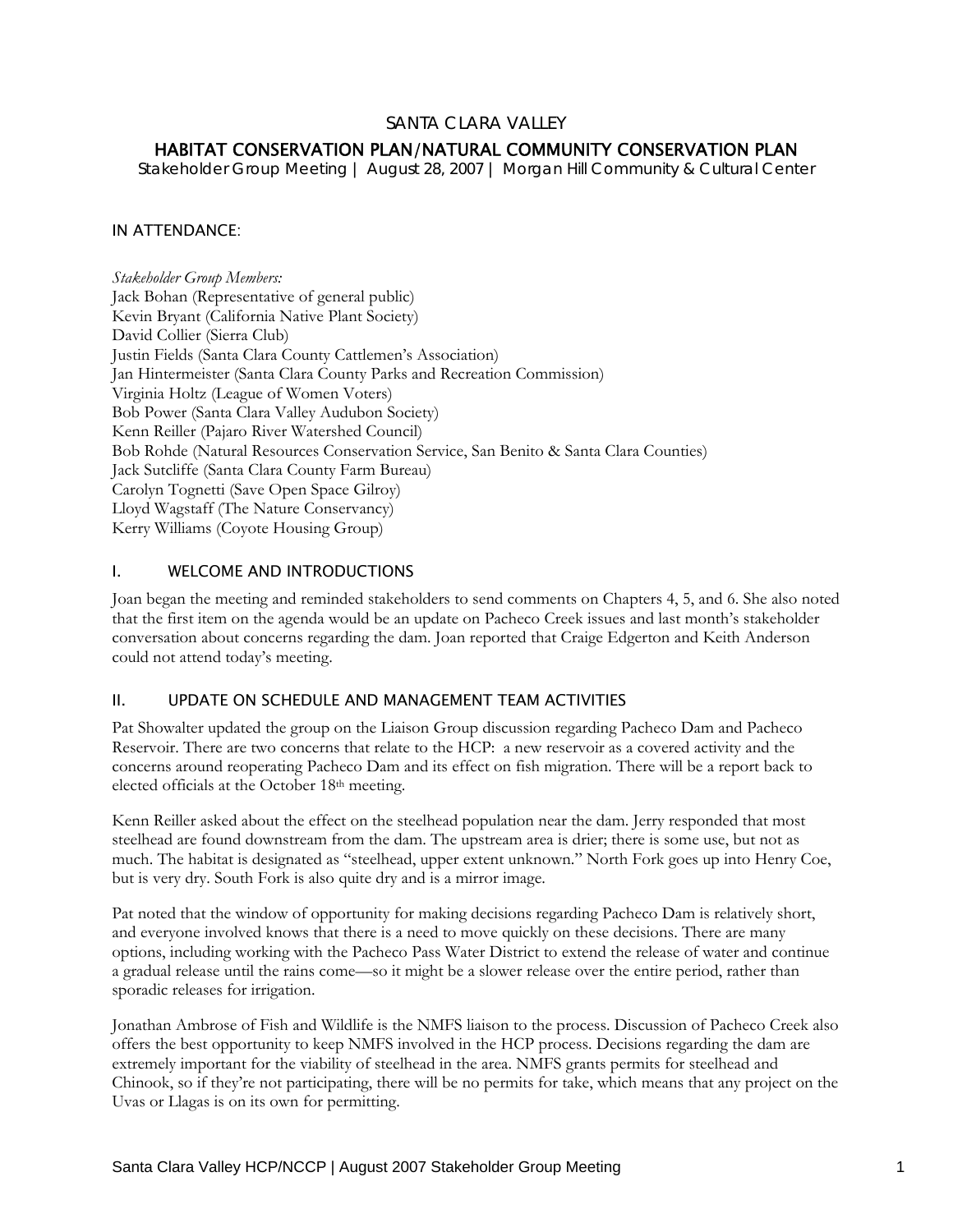## III. REPORT ON LIAISON GROUP MEETING AND PROJECT SCHEDULE THROUGH 2007

The Liaison Group concurred with the staff recommendation to move the distribution of materials to the elected agencies from November to January. This may also affect meeting schedules for the stakeholder group.

#### *Meeting Schedule:*

- December 11<sup>th</sup> stakeholder meeting (instead of 4<sup>th</sup> Tuesday)
- January proposed date is January 8th

Joan asked the group whether they felt that there would be enough time between December 11th and January 8<sup>th</sup> to review all materials. She also reminded the group that, in the past, extended meetings have worked well.

Joan also asked the group whether they wanted to form a subgroup to deal with adaptive management.

Lloyd asked how the document integrates into an enforcement document. What is the policy direction of this document, and how is it implemented? When will these discussions happen? Kevin advocated for more time—he felt that sometimes there isn't time to get into valuable discussions.

Kenn Reiller would like to integrate elements like funding discussions into the process along the way. Possibly this is a role for a subcommittee. Kerry is concerned that there are meaty discussions scheduled in the middle of the holidays, which could be a concern.

David Collier would like to adapt the format for some topics to have a more engaged discussion, rather than providing feedback independently. Virginia wondered if the timing of the meeting was related to the January report to the elected officials.

Ken Schreiber noted that while the process is not yet off schedule significantly, there is a concern about sticking to the timeframes and budgets as much as possible.

David Zippin noted that while there are alternatives on the table to consider for funding, the final plan will be a combination of these. He would like to come back to the Stakeholder Group, wildlife agencies, and partners in the next few months with a more refined, blended alternative. There will be more information to inform decisions.

The proposed January meeting is in place of, not in addition to, the currently scheduled meeting.

Virginia asked for clarification on when things go to the Liaison or Management Groups. Carolyn asked when group members would weigh in on key issues. This will happen at the December and January meetings.

### III. GROUP DISCUSSION

David Zippin of Jones & Stokes presented on a number of key issues, including:

- Comments on impacts;
- Criteria for baseline data:
- Valley floor wildlife connection;
- General agricultural issues; and
- **Plan for addressing adaptive management and monitoring issues.**

#### *Impacts*

The group noted that the HCP should be about more than just mitigating for the impacts; it must also be covering the restoration of these areas or species. Kenn Reiller wondered about the feasibility of hardscape measurement—is acres an appropriate way to measure, for instance, stream impact?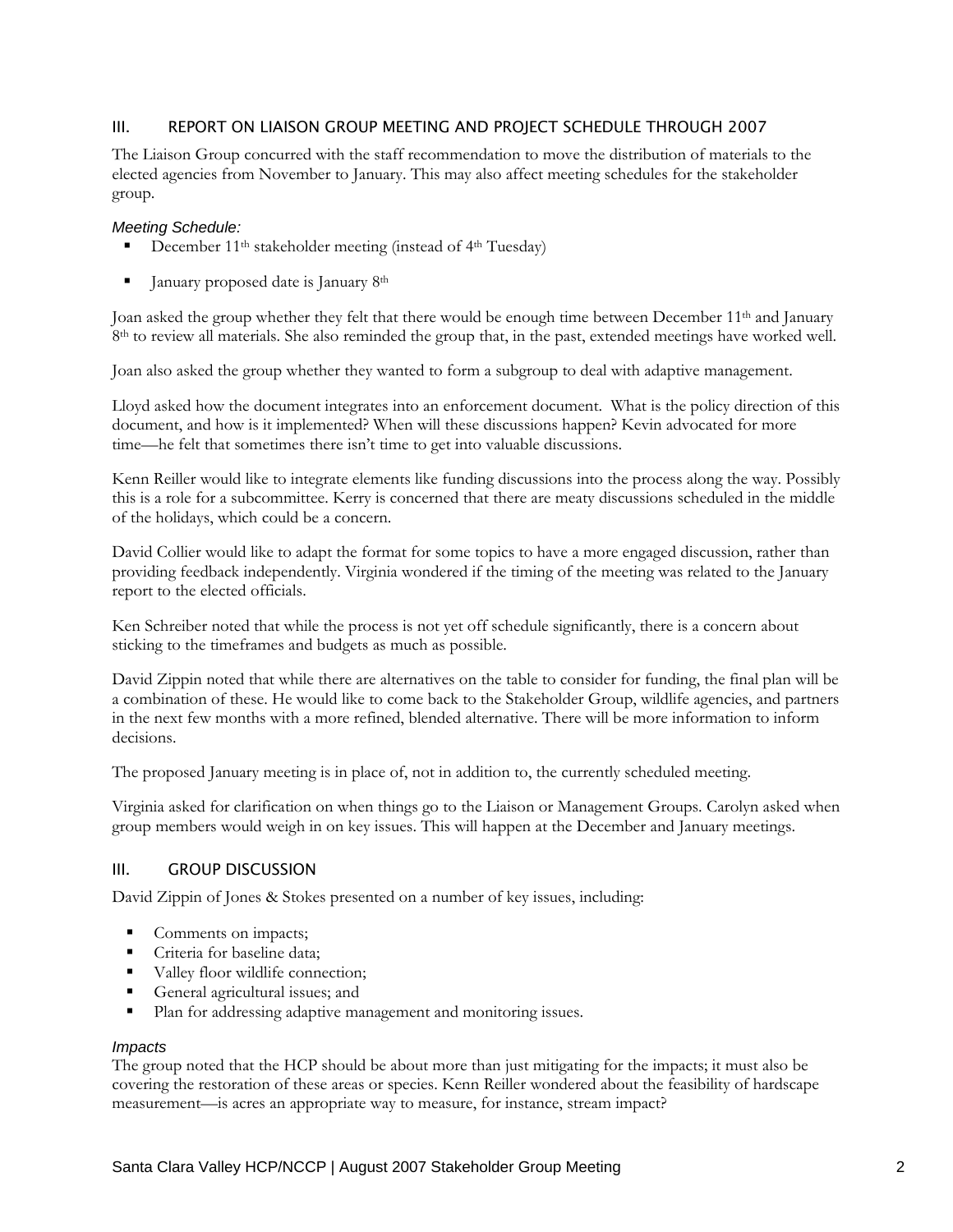Jan wondered about overwintering habitat and breeding habitat.

David Collier had a number of questions:

- He thought he understood the approach to mitigation enhancement. But page 4-17 notes that enhancement will be based on impact, but there may be surveys and assessments of impact during buildup.
- What, specifically, will be assessed, and what will be determined from that? This is critical to the plan implementation.
- He wishes he had an estimated cumulative impacts on species habitat and known occurrences—this would be useful. David Zippin says not yet—this may still be in the works. He would want to know the model habitat and impacts on it.

Kevin is concerned about the conversion and loss of serpentine habitat. Much of the plan is dependent on this. This seems like a huge amount of loss. Can we talk about this as a group and determine whether there's a way to prevent this?

Specific examples of models would be helpful—for instance, people associate specific notions with "rural development." Can we provide an example to define what is and isn't covered in these definitions?

What if there are no endangered species—will the developer still pay a fee? Yes, probably.

What if there are species on a small part of the parcel? The assumption is that the whole parcel is lost, for urban development, so the fee would be charged on the whole parcel.

How does this compare to today? For instance, can a developer send a surveyor out and determine that protected species are absent, and then proceed? Not necessarily, since the presence of species may or may not indicate whether the species is there in the future.

What about rural residential? Rural development is a large category—anything from an estate home on a large property to other forms of development. Right now, the plan doesn't require people to survey—it just assumes that the species are there at some point. It seems like the HCP will make things more complicated for some developers. Yes, this is true—but for others, it will be much simpler.

One option might be to require land dedication in exchange for building. A more likely option is that there will be options—they can pay a fee or dedicate land in perpetuity instead of paying the fee. Ken Schreiber noted that Jack had raised a key concept.

The estimate of 6,500 acres seems low. For rural, there's going to be growth, and pressure to develop. It's easier to predict urban growth because it's typically covered by General Plans.

David Zippin recommended tabling the discussion of baseline criteria and wildlife connectivity in the interest of time.

### *General Agricultural Issues*

David Zippin discussed neighboring landowner agreements and explained the opt-in program and why it was being included.

### **Neighboring Landowner Assurances Program**

- Take coverage for lands actively used for agricultural and ranching
- Take coverage provided within one mile of resources
- Take coverage provided for all species, but effects expected only for seven species
- Take not covered for species present before reserve established.
- $\blacksquare$  Opt-in